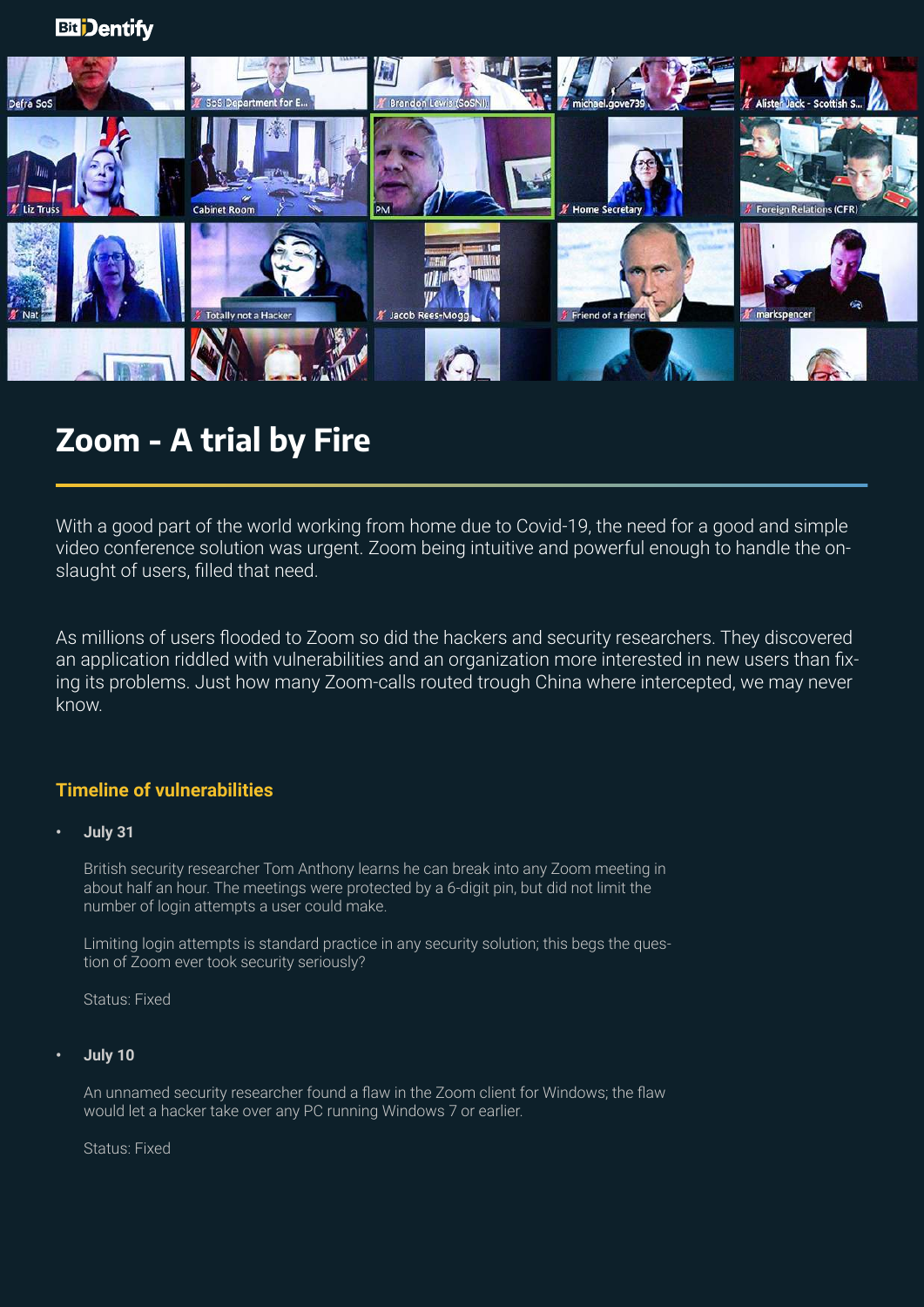# **Bit** Dentify

#### **• June 17**

Zoom gives in to critics and offers end-to-end encryption to everyone, something that should have been there from the start.

Status: Unknown

#### **• June 12**

Zoom caves into the Chinese government and temporarily suspends the accounts of three Chinese dissidents. Any organization that suppresses free speech with censorship should not be trusted.

#### **• June 4**

A Cisco information-security research firm, Talos, found two serious flaws in the Zoom client.

The first flaw would let an attacker post a specially created GIF that would force the installation of malware on the victim's computer.

The second flaw would let an attacker send malware in a compressed file to a Zoom-user; it would automatically open and infect the computer.

Status: Fixed

#### **• May 21**

Trend Micro researchers found two instances of corrupted Zoom installers. The first opens up a backdoor to the victim's PC letting hackers in. The second spies on the PC's owner with screenshots, keylogging, and webcam hijacking; it also drafts the PC into the Devil Shadow botnet.

Status: Unknown

#### **• May 18**

An unexplained outage rendered the service unavailable to thousands of users in the US and UK.

Status: Unknown

#### **• May 12**

Israeli security firm Check Point discovered that cybercriminals might have registred hundreds of Zoom-related website addresses in the past few weeks. These websites are used in phishing attacks, masquerading as legitimate Zoom-sites, and harvesting users usernames and passwords.

Status: Unknown

## **• May 8**

Zoom bans free users from tech-support calls. Being overwhelmed with calls, Zoom opted to ban free users from support rather than hire more tech-support staffers.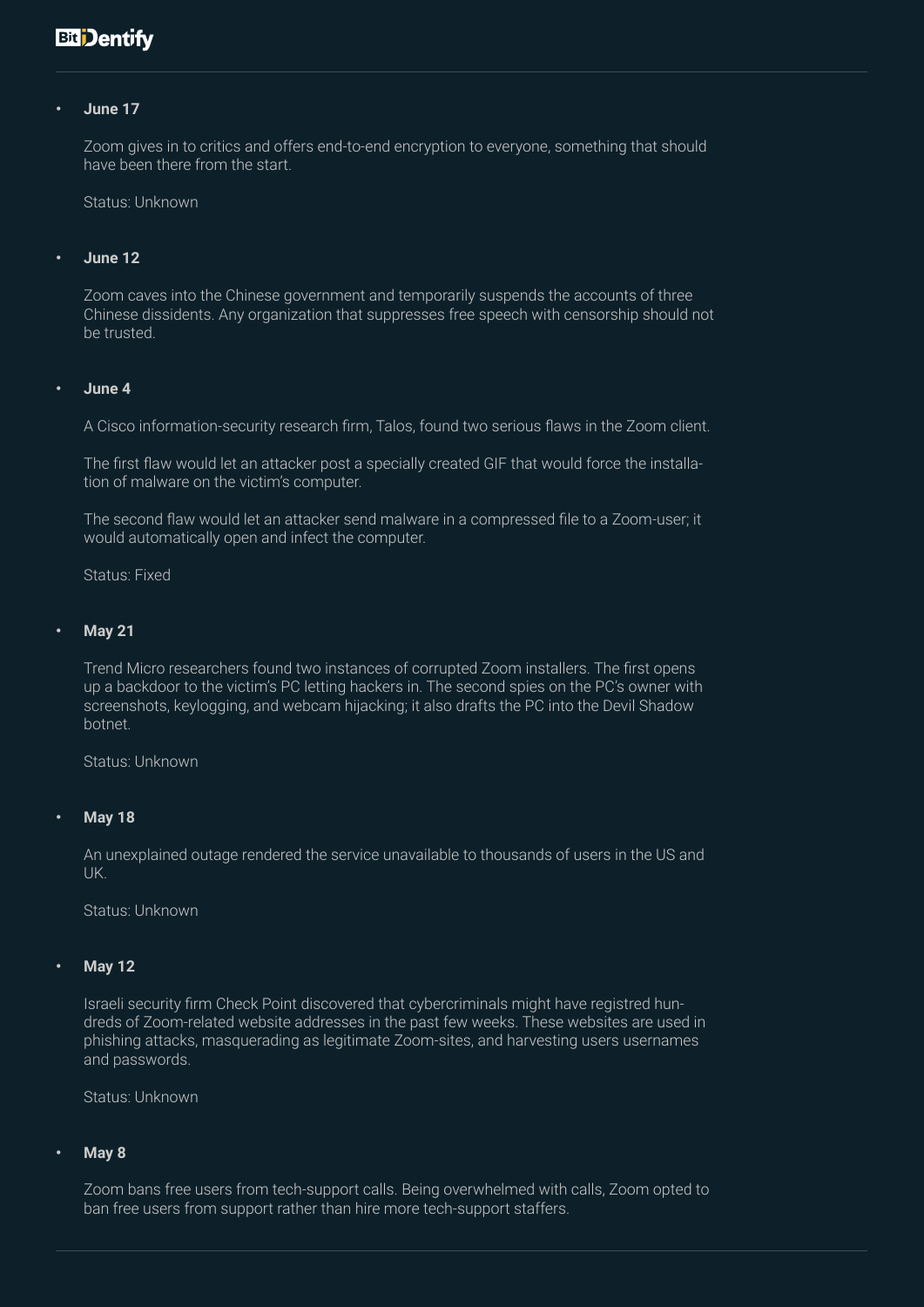# **Bit** Dentify

#### **• May 8**

New York State Attorney General Letitia James' office reached an agreement with Zoom following an investigation into their security and privacy practices. Basically, they forced Zoom to adhere to longstanding policies and security practices that are standard at many other online companies. Why this was not already standard policy at Zoom is beyond supprising.

#### **• May 7**

Zoom buys the small New York City startup Keybase in a bid to implement true endto-end encryption for Zoom meetings quickly. In March, Zoom had to admit that their "end-to-end" encryption was a lie. Zoom was always able to access the contents of the meetings.

#### **• April 30**

Zoom stock shares dipped nearly 9% Thursday, April 30, the day the company joined the NASDAQ 100 stock index.

The reason being Zoom once again lied, saying it had a peak of 300 million daily users in a blog post. In reality, they had a peak of 300 million daily "participants," not unique users. One user can attend several meetings on the same day.

#### **• April 29**

Not surprisingly, the Departement of Homeland Security warned the US government that Zoom is a prime target for Chinese intelligence operatives, according to ABC News.

"China's access to Zoom servers makes Beijing uniquely positioned to target US public and private sector users," ABC News quoted the DHS report as stating.

#### **• April 28**

A new Zoom phishing scam sends an email that looks like it's from your employer's HR department, inviting you to join a Zoom meeting. The link to join the meeting takes you to a real-looking Zoom login page that harvests your login credentials when entered.

#### **• April 17**

A security researcher, Phil Guimond, noticed that you could easily find recorded Zoom meetings stored in Zoom cloud servers. The structure of the URLs used was so easily predictable that Guimond could build a simple tool that automatically found them.

Status: Mitigated with additional obstacles against attack, not fixed

#### **• April 15**

Hackers are trying to sell two "zero-day" exploits for Zoom to the highest bidder, Vice reports.

One exploit would apparently let the attacker get full control over the target computer. The other was a less severe MacOS exploit.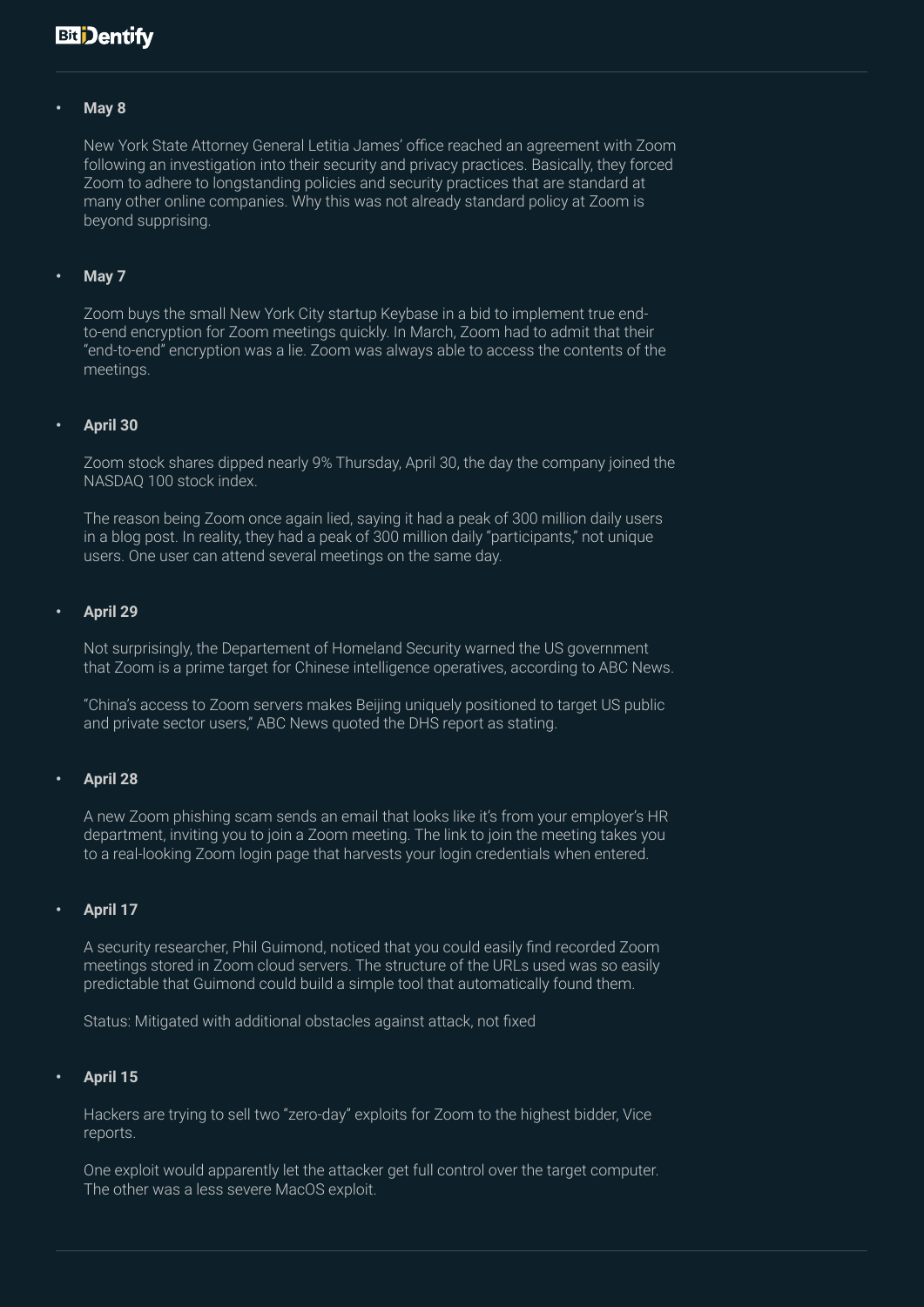# Open and unresolved issues

### **• Accounts for sale**

Over 500,000 Zoom accounts up for sale on criminal marketplaces. Hackers used login credentials from previous data breaches to unlock Zoom accounts. The accounts that were breached used the same password across multiple services.

# **• 2,300 sets of Zoom login credentials found online**

IngSights researchers found that 2,300 Zooom login credentials where being shared in an online criminal forum.

## **• Zero-Day exploits**

According to Vice, security researchers know of several Zoom "zero-day" exploits for Zoom.

## **• Zoom installer bundled with cryptocurrency-mining malware**

Trend Micro researchers found a version of the Zoom installer that also installs malware that mines cryptocurrency on the user's computer.

## **• Zoom lies about its encryption algorithm**

Zoom says it's using AES-256 encryption for video and audio being sent from Zoom servers to Zoom clients. But in reality, Citizen lab reports, they are using a weaker inhouse implementation of the AES-128 algorithm that's poorly coded.

#### **• Zoom software can easily be corrupted**

A British computer student calling himself "Lloyd" wrote in a blog post that Zooms anti-tampering mechanisms can easily be thwarted. In other words, malware already presents on a computer could use Zoom's own anti-tampering mechanism to tamper with Zoom. This is yet another example of Zoom's poor coding and security practices.

# **• Zoom Bombing**

A Zoom meeting can be "bombed" by anyone if they know the meeting number. Bombing is when uninvited users connect to the meeting and use the file-sharing function to post shocking images, or make annoying sounds in the audio. Even the FBI warned about it.

#### **• Leaks of profile photos and email addresses**

Everyone sharing the same email domain were automatically put in the same "company" folder, letting everyone see each other's information.

Dutch Zoom users who used the same ISP where surprised when they where grouped together in the same "company" folder as complete strangers, sharing email, photos and user names.